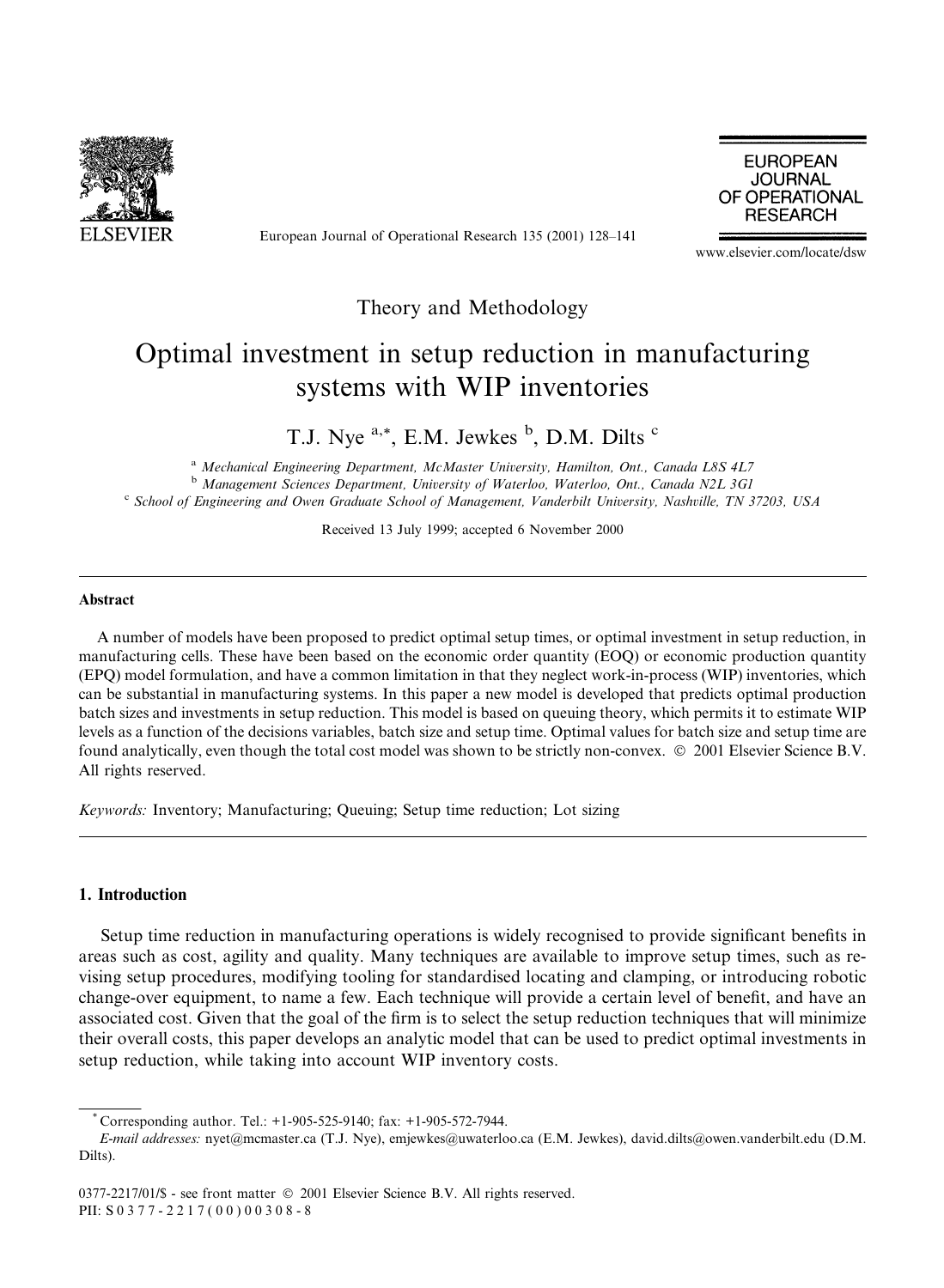Although arguments for setup time reduction have been made for some years now (e.g., Schonberger, 1982; Hall, 1983), the issue of justifying investments and optimally allocating finite resources has to a large extent been glossed over. For instance, one of the primary manuals on setup reduction techniques (Shingo, 1985) advocates reducing setup times to less than 10 minutes, without offering reasons for this particular target, nor mentioning what target is appropriate in the admittedly significant number of cases where 10 minute setups cannot be achieved. The philosophy that organizations should strive for zero setup times is laudable, but may not be a pragmatic objective in and of itself. For example, a manufacturer of N products may achieve zero setup times by providing N parallel production systems, each dedicated to one product. Clearly, N does not need to be very large before the costs of achieving zero setup times will far outstrip any potential economic advantages.

Some analytic models that deal with the problem of selecting appropriate levels of setup reduction investment are found in the literature. Probably the first is that due to Porteus (1985). This model extended the standard economic order quantity (EOQ) model to include the ordering cost (assumed to represent the setup cost in a manufacturing operation) as a decision variable in the model. By assuming a suitable functional relationship for setup time vs. cost, the optimal setup time and batch size that minimised total costs were determined. This model has been followed by a number of others incorporating various extensions. For example, Spence and Porteus (1987) found optimal setup reduction with a multi-product capacitated EOQ model, followed by similar models by Hwang et al. (1996), Moon (1994) and Banerjee et al. (1996). Dynamic lot sizing models with setup reduction have also been developed by Zangwill (1987), Hong et al. (1996), Mekler (1993) and Diaby (1995). A variant of the EOQ model, the economic production quantity (EPQ) model, was adapted by Billington (1987) to include setup reduction as a decision variable, with variations of the EPQ model by Cheng (1989), Kim et al. (1992), Kim and Arinze (1992), Trevino et al. (1993) and Sarker and Coates (1997).

A fundamental limitation to these EOQ-based models, however, is that while they take finished goods cycle-stock inventories into account, they do not consider the costs of work-in-process (WIP) inventories. This is a significant omission as, for instance, Boucher (1984) has pointed out "observation of large-scale discrete parts production facilities will show that the largest component of inventory cost is work-in-process inventory". Models which only capture finished goods inventory costs may not adequately represent manufacturing systems, and predictions made with such models may lead to sub-optimal or erroneous decisions. For instance, when using an EPQ-based model, Kim (1990, p. 85) found that the benefits of setup reduction decreased as the utilization of the manufacturing system increased. This finding runs counter to intuition, and can be explained by a property of the EPQ model: as system utilization increases, the EPQ model predicts that finished goods inventory will decrease, leading to less benefit from reducing setup time. WIP inventories, on the other hand, are known to increase as utilization increases (e.g., see Tijms, 1994). By not including WIP inventories, these existing models neglect one of the more significant cost justifications for setup reduction investment.

Karmarkar (1987) developed a model of a manufacturing operation that captures WIP costs. This model is based upon the M/M/1 queue, and treated production batch sizes as an independent variable. Analogous to the EOQ model, Karmarkar showed that smaller batches led to higher ordering (or setup) costs while larger batches led to higher WIP holding costs (determined from batch waiting times in the M/M/1 queue). An optimal batch size could be determined which minimised the sum of setup and inventory costs.

Hong (1995) used a deterministic model of the value of a product (based on a model by Groover, 1987) as it progressed through a manufacturing system to capture WIP costs. Both models assume that added value of a part increases linearly with its time in the system which is the sum of setup, operation and nonoperation (i.e., waiting) times at each stage. Hong's model allowed WIP costs to be estimated, and minimization of total costs led to an expression for optimal lot size. Reduction of setup and non-operation times was shown to be important to reducing overall manufacturing lead times, but as the costs of bringing about reductions in setup and non-operation times were not considered, specific recommendations for reduction